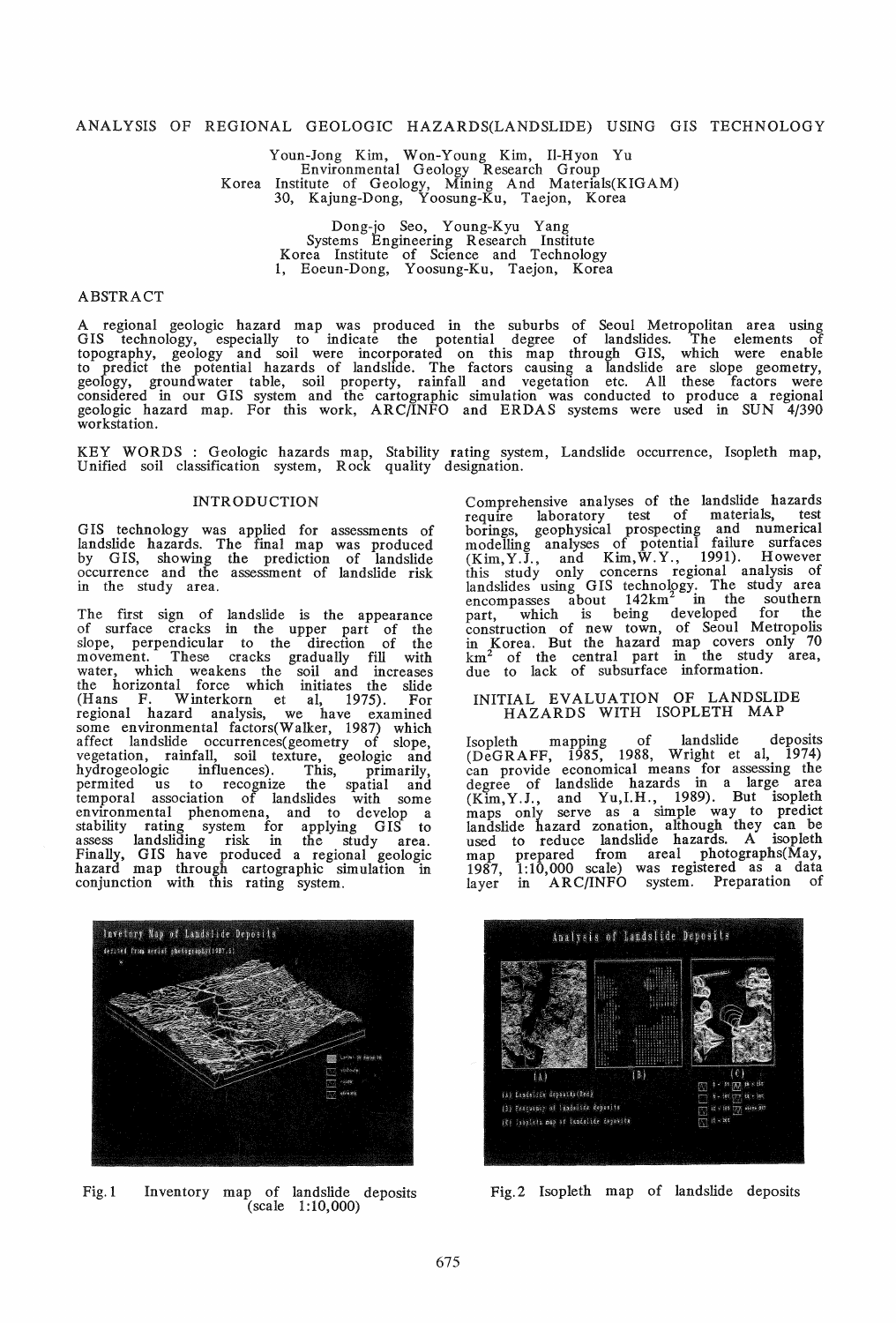

Fig. 3 Relationship between slope and landslide frequency in the study area.

Table 1. Landslide susceptibility categories idenfied on isopleth map and assigned rating for landslide frequency in the study area

| landslide suscep-                                                         | area covered by landslide<br>tibility categories deposits in percent<br>(1 and slide frequency) | rating                | evaluation<br>guidelines |
|---------------------------------------------------------------------------|-------------------------------------------------------------------------------------------------|-----------------------|--------------------------|
| negligible<br>very low<br>low<br>moderate<br>high<br>very high<br>extreme | $0 - 5$ (%)<br>$5 - 10$<br>$10 - 15$<br>$15 - 20$<br>$20 - 25$<br>$25 - 30$<br>above 30         | 2<br>3<br>4<br>5<br>6 | (DeGRAFF,<br>1985)       |

|  |  | Table 2. Summary of stability rating system in the study area |  |  |  |  |  |  |  |  |
|--|--|---------------------------------------------------------------|--|--|--|--|--|--|--|--|
|--|--|---------------------------------------------------------------|--|--|--|--|--|--|--|--|

| Factors                                                                                                                                                                                                                                                                                                                                                                            |             | Weight   Rating               |
|------------------------------------------------------------------------------------------------------------------------------------------------------------------------------------------------------------------------------------------------------------------------------------------------------------------------------------------------------------------------------------|-------------|-------------------------------|
| 1. Topographic slope (Tw.Tr)<br>2. Landslide frequency $(Lw, Lr)$<br>3. Groundwater $level(\tilde{Gw}, \tilde{Gr})$<br>4. Vegetation (Vw.Vr)<br>5. Rainfall (Rw, Rr)<br>6. Soil texture (Sw, Sr)<br>7. Geology (Qw, Qr: weathering or faults)<br>8. Condition of bedrock (Cw, Cr: fractures or hardness)<br>9. Bedding dips in the direction of potential failure<br>$Bw$ , $Br$ ) | ົ<br>2<br>3 | $\overline{\phantom{a}}$<br>- |

Table 3. Data layers for analysing stability rating system

1. Topographic map; topographic contours, roads, streams 2. Inventory map of landslide deposits<br>3. Landslide frequency map<br>4. Isopleth map of landslide deposits<br>5. Soil map (texture) 5. Soil map (texture)<br>6. Soil depth<br>7. Land cover/use map 7. Land cover/use map 8. Geologic map 9. Boring data maps; Sel, Wel, Gel, Sth, Wth, Th (6 layers) 10. Point map; wells, schools.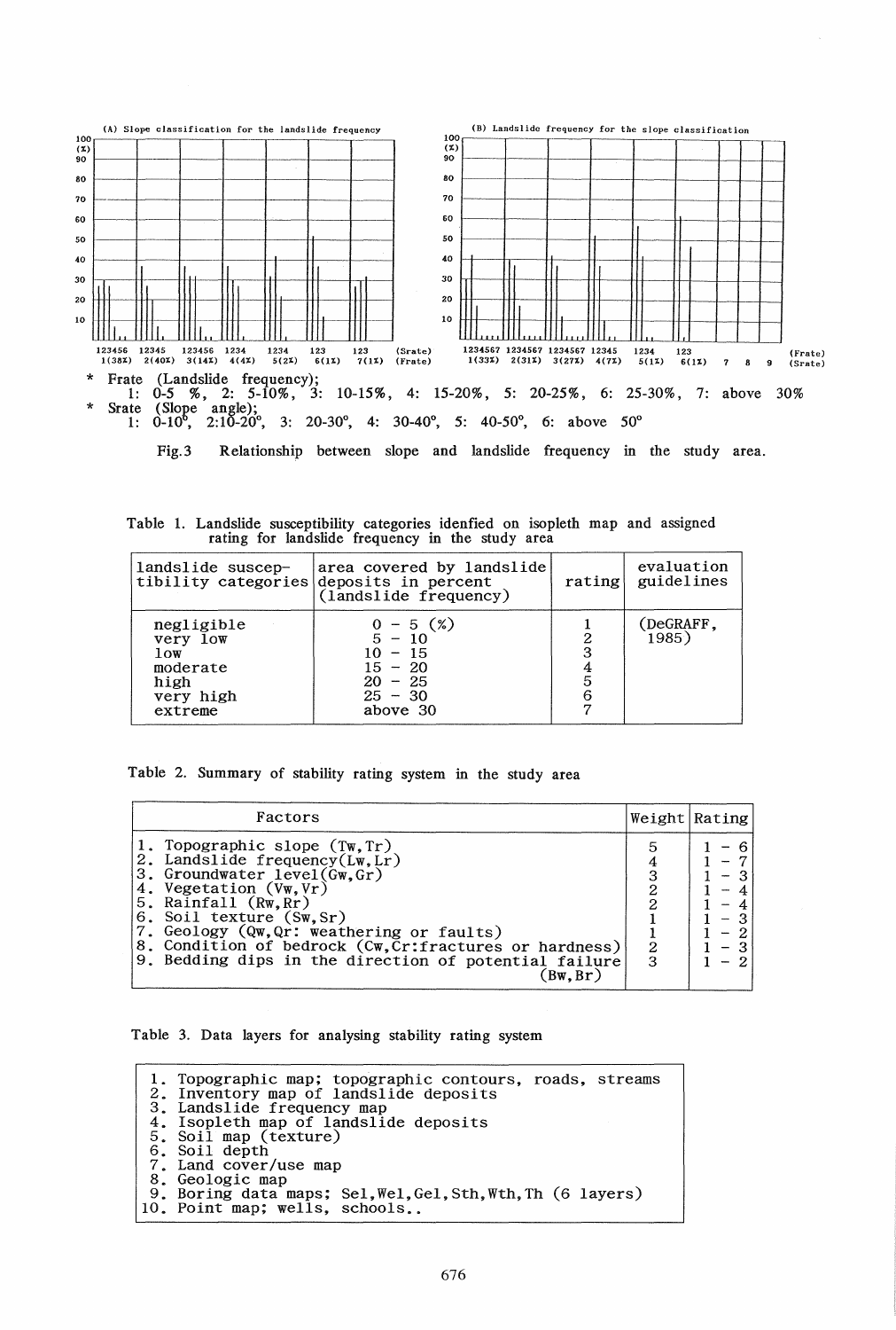isopleth map is described by Wright( 1974), DeGRAFF(1988) and others.

The first step of the map preparation is an inventory of existing landslides by aerial photographs and field verification(Fig. 1). A transparent orthogonal grid sheet with 1.3 or 1.6 cm intersection spacing is placed over the landslide inventory map(Fig.2-A). A counting circle(2.5cm diameter) enclosing an inscribed 20 x20 per 2.5cm grid, is centered at each intersection. The number of points within the circle over landslide is divided by total number of grid points within the circle and multiplied by 100 to yield a percentage value. This process is repeated until that all intersections have percentage values(Fig.2-B). Contour lines (isopleths) are then drawn through numbers to represent in given interval or values(Fig. 2-C).

The isopleth map was used in two ways. Firstly, it serves as initial means for landslide hazard assessment. Secondly, it enable to recognize some landslide-susceptible slopes by overlay technique of isopleth map and slope map in GIS system. In the study area, landslides occur mainly on slopes of less than 30 degrees(Fig. 3-B). In the other regions(more than 40 degrees), they are not taking place frequently, but the risk is high.

DeGRAFF(1985) has presented landslide susceptibility categories identified on isopleth map. The overlay results of two maps(fig.3) permits us to determine new categiries in the study area(Table 1). These categories are used to develop a stability rating system as being mentioned in the next chapter. Large scale mass movement is not recognized on the isopleth map, but only small ones are seen in hilly or mountainous terrain.

# ANALYSIS OF GEOLOGIC HAZARDS (LANDSLIDES) USING GIS

Slope failures depend on four kinds of following variables(Hunt,1983, Walker et aI, 1987): topography(slope inclination and height), geology(material structure and strength), seepage forces and runoff quantity, seismic activity. On the basis of these elements, nine factors(Table 2) were examined to establish a stability rating system in accordance with environmental characteristics of this study area. The ratings were developed through the evaluation of each range for each factor with respect to the other factors. They range from 1 to 7. These suggested ranges may be adjusted by other users when varying conditions are indicated by the data(Griner, 1989). Seventeen data layers (Table 3) were prepared by scanning, digitizing, vectorizing and editing processes to analyse these factors from various source data.

# Slope and Landslide Frequency

Considering the relationship between slope and landslide occurrences, slope angles should be divided into several classes. The analyses by overlay technique(slope and isopleth maps) have already been illustrated in Table 1 and Fig.3. By this method, the reasonable ranges of slope and landslide frequency could be set up. The ratings of landslide frequency are presented in Table 1, and those of slope are as the



(Tel: topographic contour, Gel: groundwater table, Sel: basal surface line of soil, WeI: top surface line of bedrock)

# Fig. 4 Analysis of groundwater table

followings;  $1(0^{\circ}-10^{\circ})$ ,  $2(10^{\circ}-20^{\circ})$ ,  $3(20^{\circ}-30^{\circ})$ ,  $4(30^{\circ})$  $^{\circ}$ -40 $^{\circ}$ ), 5(40 $^{\circ}$ -50 $^{\circ}$ ), 6(above 50 $^{\circ}$ ). The slopes of higher than 60 degrees and landslide frequencies of more than 35% are not almost present.

# Groundwater Level

The rise of groundwater level severely increases seepage forces, which may reduce the resisting forces along the failure surface or increase the driving forces(Hunt, 1983). The groundwater level is affected by rainfall accumulation (infiltration), reservoir filling and other factors (influences of rainfall are examined in the next chapter). For this work, the locations of groundwater table were classified into three  $cases$  according to their levels(Fig. 4). For example, when the level is located in soil zone, the rating is high $(3)$ . A data layer $(Fig.5)$ was created by processing geologic information of subsurface such as soil depth, weathering zone, bed rock and groundwater level, using ARC/INFO, IDRISI and our programs of pascal language. This information was prepared from 271 test boring data(Soil investigation report, 1990, Geological report for electrical railway, 1989).

## Vegetation

Roots reinforce the soil, increasing soil shear strength. They also bind soil particles at the ground surface, reducing their susceptibility to erosion. Foliage intercepts rainfall, causing absorptive and evaporative losses that reduces rainfall available for infiltration(Walker et aI, 1987). From these viewpoints, vegetations in the study area were divided into four groups according to their density; heavy vegetation(1), light vegetation(2), grass or very light  $v$ egetation(3), no vegetation(4).

In order to analyse vegetations, land cover/use maps were prepared by PCA (Principal Component Analysis) technique and by clustering methods with Thematic Mapper  $images(Oct.1987, Sep.1988). Interpretation of$ aerial photographs supported the shadow parts of TM images, streams and roads. The TM images was analysed using a classification system of U.S.Geologocal Survey(Anderson et aI, 1976).

Light or no vegetations and barren lands are hardly distinguishable from agricultual lands, which are mostly located on slopes of less than 10 degrees in the study area. Therefore, the slopes of less than 10 degrees are excluded from the overlay result of slope and land cover/use maps. Rest of the area is assumed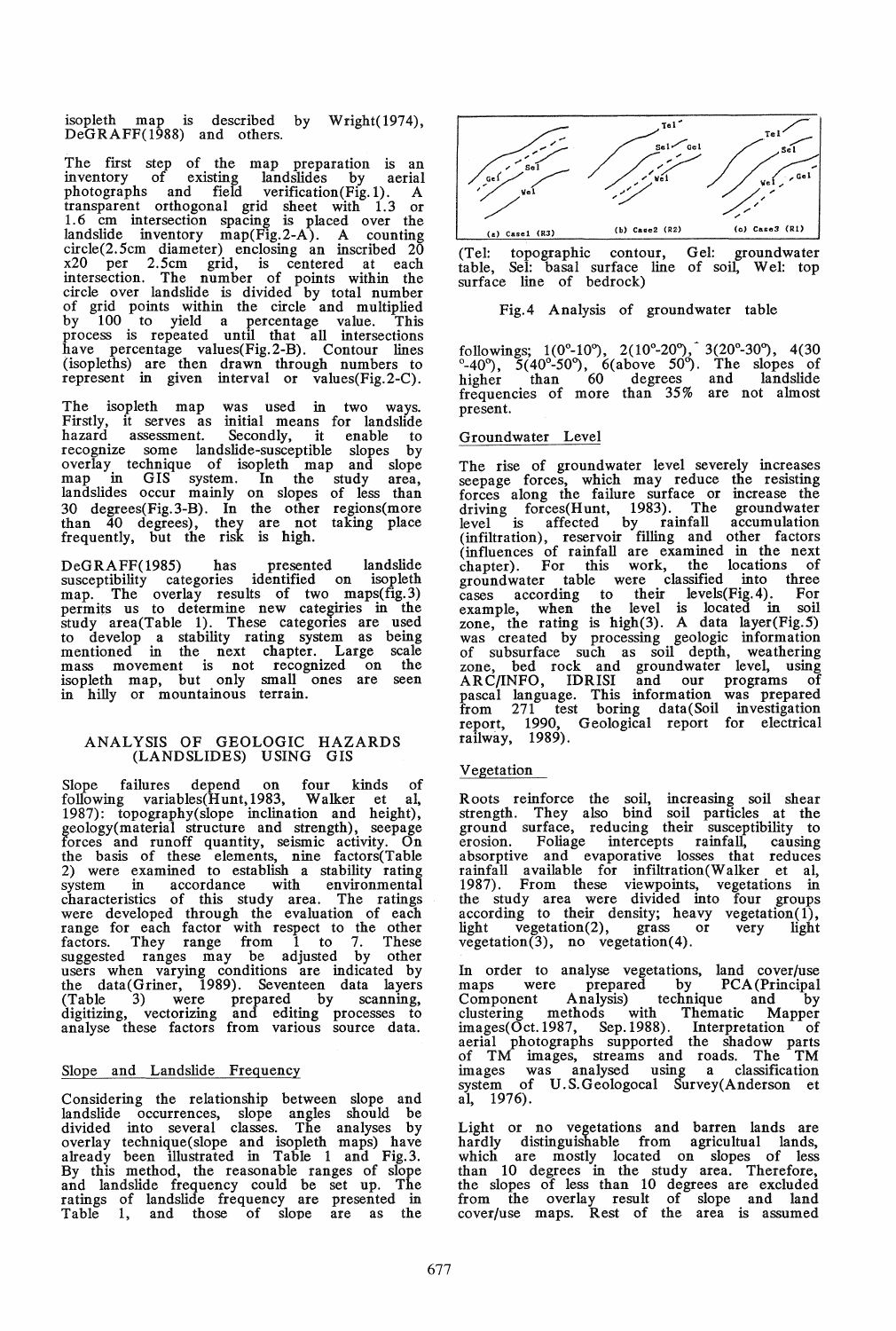

Fig.5 Condition of groundwater table



Fig.6 Soil and Geology

to be the vegetation area, which is rated from 1 to 4.

# Rainfall

Guidicini and Iwasa(l977) presented a study on the occurrence of landslide relation to the cumulative precipitation record in Brazil. Based on 46-year record of mean annual precipitation, they also established a danger level chart which is the relationship between rainfall and landslides. Their methodologies are applied for this study.

Rainfall has to be analysed in three important aspects; climate cycles over a period of year, rainfall accumulation in a given year, intensities of given storms. Fortunately, rainfall records of 10-year period(l978-1987) were avaliable from Suwon Meteorological Observatory Station (Environmental Impact Assessment Report, 1989). The data reveals that the average annual rainfall is about 1200 to 1300 mm. In general, rainfall is concentrated between June and September, recording about 820-830 mm. One of the heaviest storm on Sept. 1, 1984 marked 190.5 mm of precipitation during 24 hours. On the basis of the chart of Guidicini and Iwasa, mean annual precipitation were divided into four categories; above 2500mm(4), 2000-2500mm(3), 1200-2000mm(2), below 1200 mm(1). According to the chart, the mean



Fig.7 Overlay process



Fig.8 Production of final map

annual precipitation of the study area belongs to the rating(2).

# Soil

A soil classification map(Fig.6-A) was produced on the basis of agricultural soil maps(Institute of Agricultural Sciences, 1977) and laboratory tests. The classification was made according to the Unified Soil Classification System. Important factors for rating system of a given soil are: soil texture, permeability, shear strength and weight ratio of sand and clay.

Silty sands(SM) and clayey sands(SC) occupy in most of the study area. Laboratory tests showed that the contents of silt were about 29-43% and those of clay were about 6-15%. Flow type of landslide is common in the finegrained granular soil zone. Soil formation is considerably thick(about 5-10m). Considering the soil characteristics of the study area, the soils are classified in three groups:  $SM(1)$ ,  $SC(2)$ , ML(3:silts and very fine sands). Although gravelly sands are highly permeable(estimated permeability: about 10<sup>-3</sup> m/s), they fall on the lowest rating. They are mostly located on the very gentle slopes of less than 5%, therefore they do not affect on landslide occurrences in the study area( especially along the side of streams).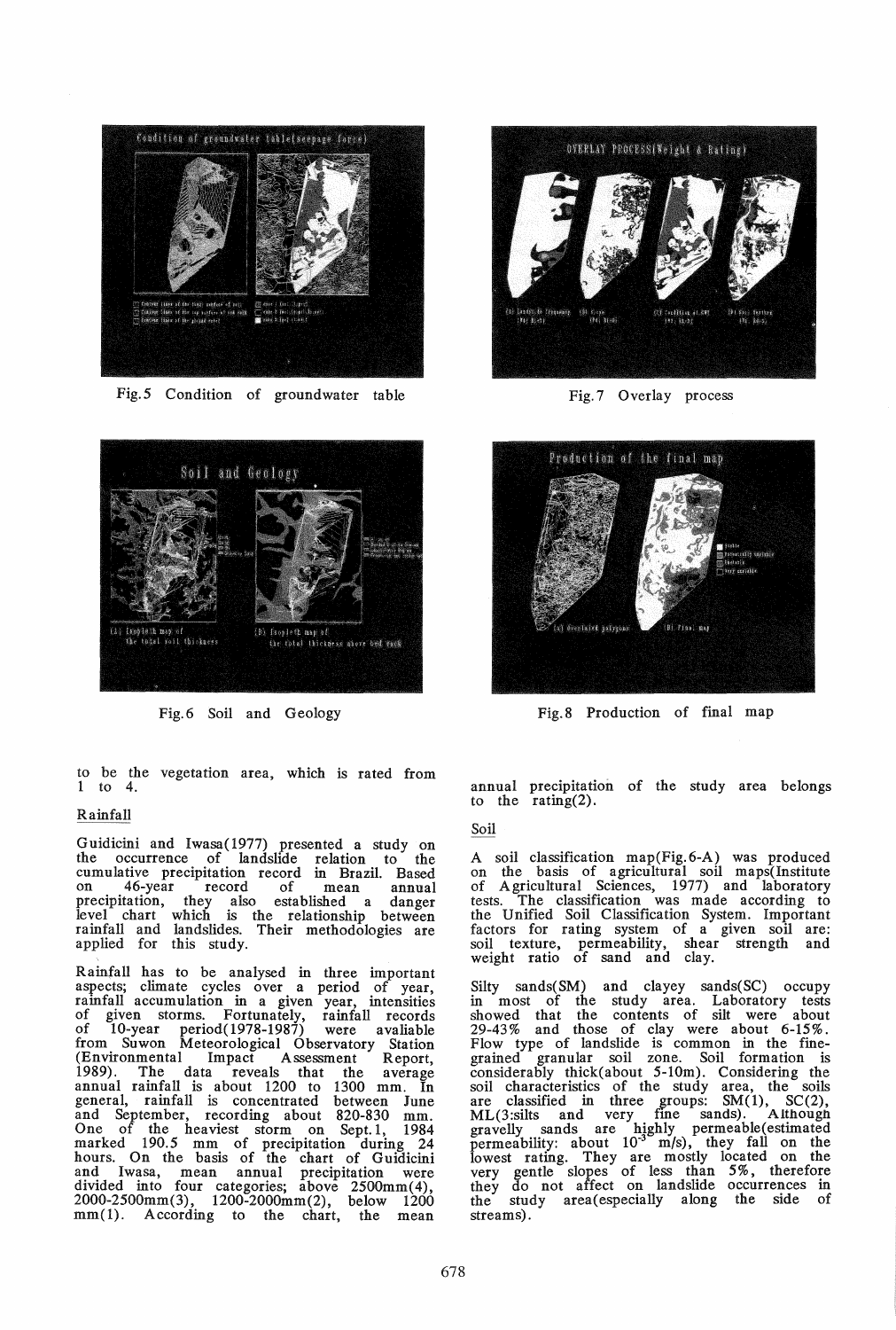

Fig.9 Regional geologic hazard map  $(\text{scale} - 1:25,000)$ 

## Geology

The study area is mostly composed of banded biotite gneiss and granitic gneiss(Geological map of Dunjeon, 1982). The bedrock outcrops are severely weathered on the ground surface. No geologic event is recognized in recent years. Therefore, geologic features are divided into two: hard  $part(1)$  and soft part(2).

Some R.Q.D(Rock Quality Designation) data were taken from the test borings performed in construction sites( Soil investigation report, 1990, Geological report for electrical railway, 1989). R.Q.D allows to recognize condition of  $subsurface(\overline{R}.Q.D(\%) = 100$  x length of full diameter rockcore in pieces > 0.1m / length of core run). R. Q. D of the area were classsified as followings: (3)0-20% (highly fractured), (2)20-50% (intermediate), (l)above 50% (low). They ranged from 0 to 30% at the depth of 20m from surface.

### Classification of Stability Rating

After accomplishing the rating system of each factor, weights were developed from relationships between different factors(Table 2). When the rating and weights were determined, overlay process begin to create new maps(Fig. 7). A formula developed by Environmental Protection Agency(Griner, 1989) is applied to calculate the stability rating index(SR) in our study:

 $SR = Tw \times Tr + Lw \times Lr + Gw \times Gr$ + Vw x Vr + Rw x Rr + Sw x Sr + Qw x Qr + Cw x Cr + Bw x Br

(SR; Stability rating index, w and r; weight and rating of the factors in Table 2)

SR values in the study area ranged from 4 to 46. A percentage cumulative curve(areas vs. to 46. A percentage cumulative curve(areas vs. SR values) was drawn. On this curve, three important break points( 15,20,25) were selected for classification of SR values(Fig. 8). The classification of geologic hazards(landslides) is presented as followings; (l)stable(0-15), (2) potential unstable(15-20),  $(3)$ unstable(20-25),  $(4)$ very unstable(above 25).

## ASSESSMENT OF REGIONAL GEOLOGIC HAZARD MAP

A final map(Fig.9) was produced only on the area where nine envoronmental geologic data (Table 2) were available. ARC/INFO calculated the final SR values for composite polygons created by overlay process(Fig. 8). Although vegetations could not be sufficiently examined due to the limit of image processing technique and source data(images), the stability rating system was very efficient to examine landslide occurrence and hazard assessment. Natural hazards could be avoided, eliminated and reduced through this risk assessment. Most of the study areas are comprised in stable class (57%), but some places, particularly pediment areas which slope angles are less than 10 degrees, are included in the second  $class(24\%)$ due to soil texture(ML:3) and high groundwater level(rating:3). Unstable areas(third<br>or forth class; 19%) are mostly located on<br>slopes of higher than 30 degrees(or 20-30% of landslide frequency).

#### CONCLUSIONS

The regional geologic hazard map produced by GIS can be effectively applied to predict the landslide hazards. Unstable slopes(third or fourth class) in Fig.9 should be carefully treated during construction according to geologic conditions, although most of the areas is assessed as stable(first or second class). Consequently, the analysis of landslide activity by the hazard map can play an important role in optimal land use planning in the study area. The stability rating system adopted in the area may be changed in other regions due to different environmental characteristics, but slope,<br>landslide frequency and groundwater level landslide frequency and remain constant factors.

The results illustrate that this approach is useful in providing information for preliminary planning and assessment of landslide hazards. Moreover, this technique can contribute to natural hazard reduction by recognition of landslide occurrences in the hazard map. The accuracy of the hazard map can be improved by application of more data layers through overlay process. This methodology can provide the better guide for environmental geologic study, and become a basis for construction of geological hazard information system.

#### REFERENCES

Anderson,J.R., et aI, 1976. A land use and land cover classification system for use with remote sensor data, U.S.G.S Geological Survey Professional Paper, 964.

Brabb, Earl E., 1987. Analyzing and portraying geologic and cartographic information for land-use planning, emergency response, and decision making in San Mateo County, Caifornia, Second Annual International Conference, Exhibits and Workshops on GIS, pp.362-374.

Degraff,J.V., 1985. Using isopleth maps of landslide deposits as a tool in timber sale planning, Bulletin of the International Association of Engineering Geology, No.22, pp. 445-453.